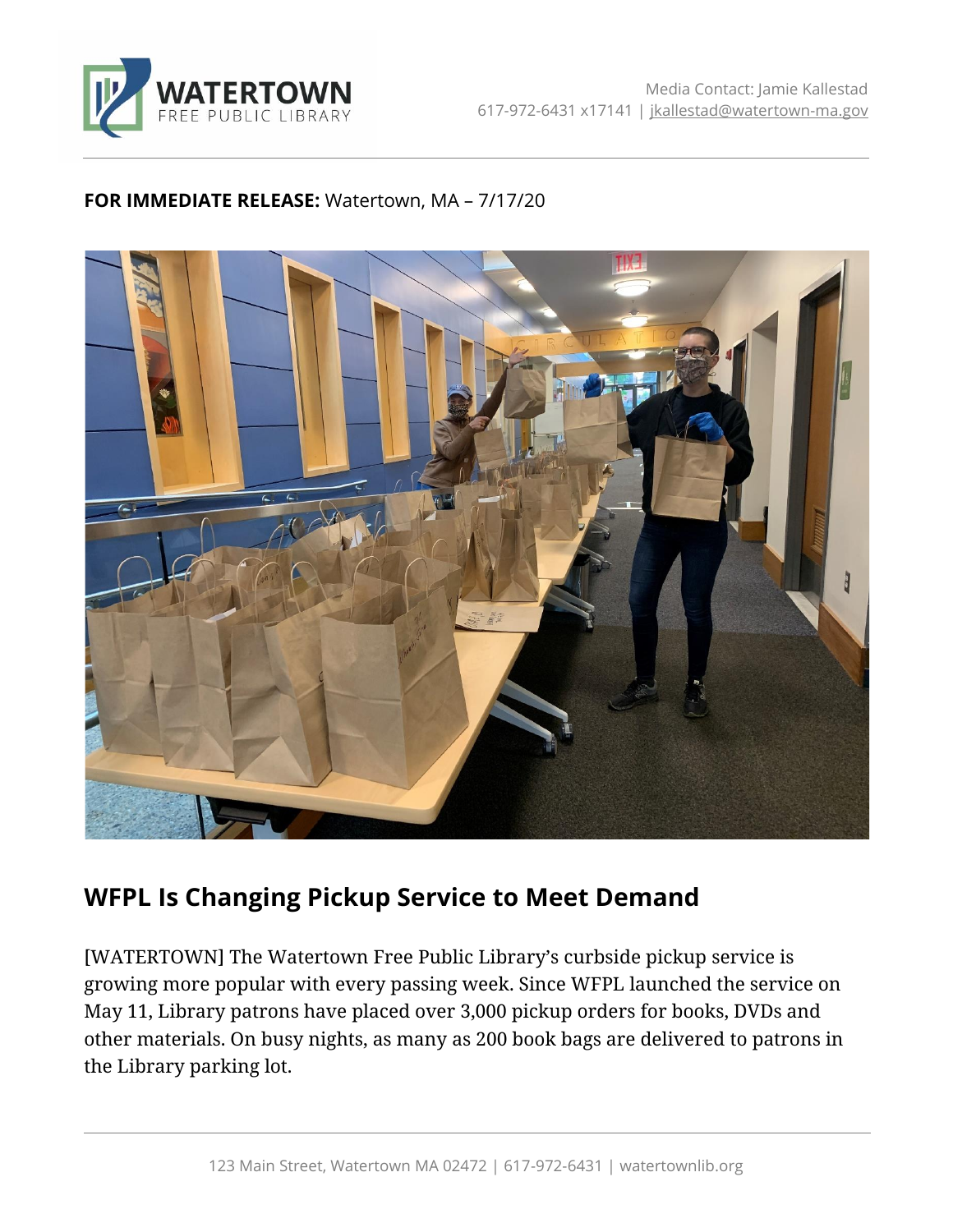

In order to meet the growing demand for this service, WFPL is making some changes to the curbside pickup process*. Beginning Monday, July 20,* patrons will be able to place holds and schedule pickup times online. Here's how it works:

**1. Place Your Holds Online:** Browse WFPL's collection and place holds using the Library's [online catalog](http://find.minlib.net/iii/encore/home?lang=eng) or the [Minuteman Library App.](https://www.minlib.net/services#mln-app) As before, items that are listed as available in Watertown will be ready first. If you request an item from another library you can expect a significant delay.

**2. Wait for a Notification from WFPL**: The Library will send you an email or call you when your holds are ready.

**3. Schedule Your Pickup Online:** Head to [watertownlib.org/pickup](https://www.watertownlib.org/pickup) to select a time. Pickup times will be available:

- Monday Thursday, 9 am 7 pm
- Fridays, 9 am 5 pm
- Saturdays, 9 am 12 pm (begins August 8)

Please note that *you must schedule your pickup in advance* if you want to use curbside service. The Library will not be able to accommodate pickup for people who do not schedule in advance.

**4. Pick Up Your Order:** Come to the Library at your scheduled pickup time. Pickup parking spots have moved to the Thaxter Street end of the Library parking lot. Face masks are required on Library grounds.

Please note *same day pickup is not available with this system*. As curbside pickup has grown more popular, the Library has changed this policy to handle a large volume orders. WFPL staff are committed to getting your items as fast as they can!

If you can't access the Library's website, don't worry. Simply call the Library's main number and a staff member will help you place holds for curbside pickup: 617-972-6431

To browse the Library's collection and place your order for pickup, head to: [watertownlib.org/pickup](https://www.watertownlib.org/pickup)